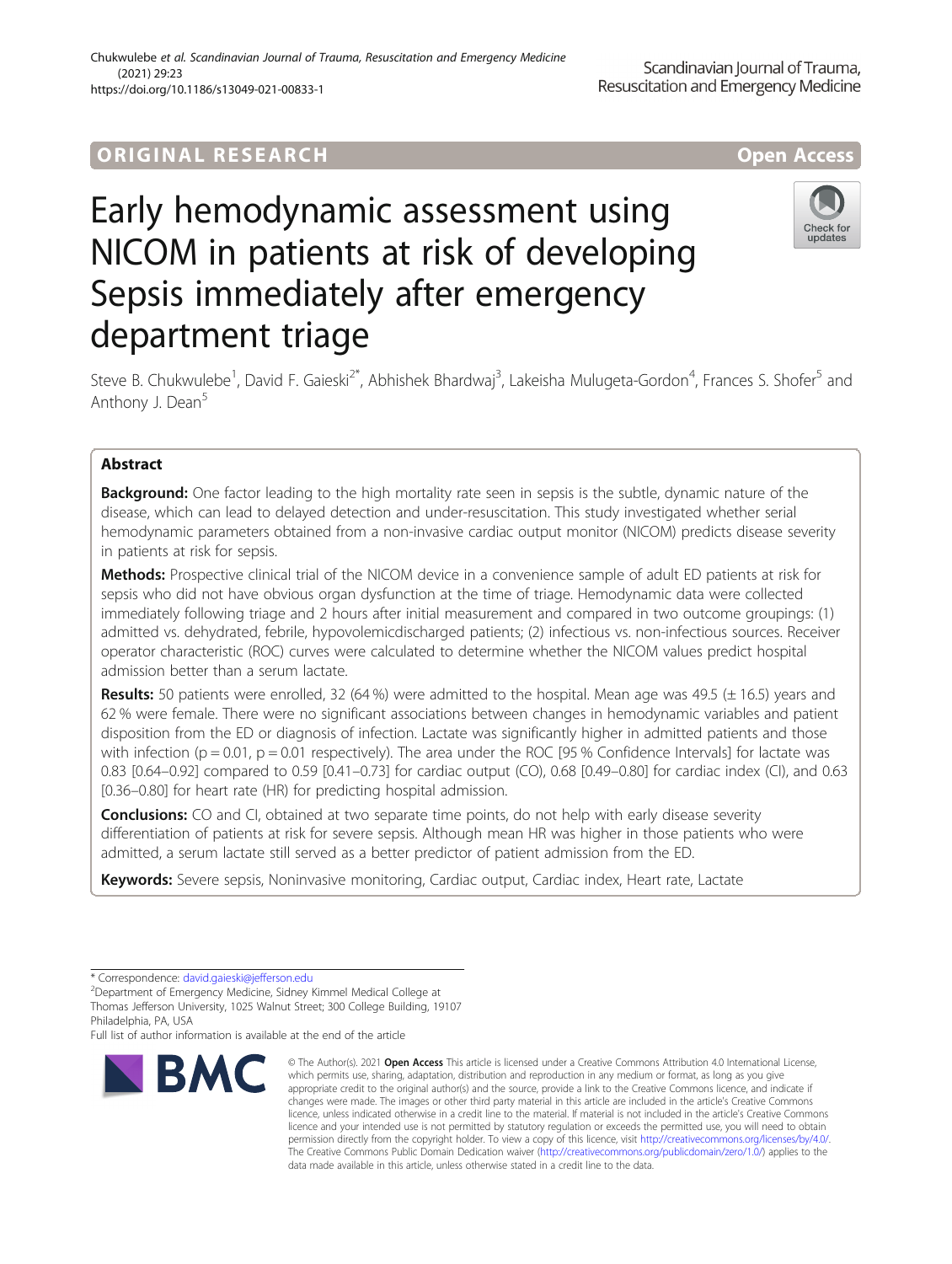# Background

Sepsis, defined as a dysregulated inflammatory response syndrome to an infectious trigger, causing acute organ dysfunction, is one of the leading causes of death worldwide  $[1-3]$  $[1-3]$  $[1-3]$ . The mortality is greater than 15 % for sepsis and greater than 20 % for septic shock [\[2](#page-8-0)]. One factor leading to the high mortality rate seen in sepsis is the subtle, dynamic nature of the disease, which can lead to delayed detection and under-resuscitation. Because of the natural progression of sepsis, patients often present to the Emergency Department (ED) dehydrated, febrile, hypovolemic, hyperdynamic, and vasoconstricted. Initial pro-inflammatory effects act to increase capillary permeability causing fluid shifts into the interstitial space, resulting in further hypovolemia, and, in a subset of patients, depressed myocardial function. Varying hemodynamic profiles can be present during the proximal phase of sepsis in the ED [[4\]](#page-9-0). Later, antiinflammatory stages of the syndrome can cause immunomodulatory dysfunction and multiorgan failure [\[3](#page-8-0)]. Since the treatment of hypovolemia and myocardial depression involves different and at times competing modalities, an understanding of a patient's specific hemodynamic profile early in the treatment course may improve outcomes.

Numerous studies have examined various biomarkers that track the body's response to bacterial infection, systemic inflammation, tissue perfusion, and systemic oxygen delivery, and have identified them as significant predictors of severity of illness [\[5](#page-9-0)–[7](#page-9-0)]. The most promising of these biomarkers is lactate and elevated lactate levels are associated with myocardial dysfunction, hypoperfusion, and mortality [[8,](#page-9-0) [9\]](#page-9-0). However, a patient with a significantly elevated lactate level can have supranormal, normal, or depressed hemodynamic function [\[8](#page-9-0), [9](#page-9-0)]. Thus, it has been suggested that other non-invasive means of prognosticating patients at risk for severe sepsis-associated hemodynamic deterioration are needed. To date, few studies have examined non-invasive means of tracking the hemodynamic changes in sepsis.

While pulmonary artery catheterization (PAC) historically has been the most studied method of monitoring hemodynamics, there are risks associated with PAC placement and limitations to the information obtained. A recent literature review regarding the use of PAC in sepsis patients by Karanikolas et al. found that there is no significant benefit in regards to outcomes [[10\]](#page-9-0). Other techniques such as a transthoracic echocardiography, thoracic bioimpedance, exhaled  $CO<sub>2</sub>$  measured by Fick's principle, and arterial pulse contour have been assessed with variable agreement to PAC measurement  $[3, 11 [3, 11 [3, 11 [3, 11-$ [13\]](#page-9-0). The Noninvasive Cardiac Output Monitor (NICOM; Cheetah Medical) uses bioreactance to determine car-diac output (CO) [[14](#page-9-0)]. Bioreactance ( $d\Phi$ ) is measured by a change in the phase of a voltage signal sent from an electrode on one side of the chest to another electrode on the contralateral side. Peak rate of change is proportional to peak aortic flow. Thus, stroke volume (SV) can be calculated by the following formula,  $SV = C x VET x$  $(d\Phi/dt)_{\text{max}}$ . C is a constant defined by the manufacturer and VET is the ventricular ejection time determined from the NICOM device by analysis of the electrocardiographic signals. Once SV is determined, that value can be used to compute CO. Cardiac Index (CI) can also be calculated if the patient's height and weight are obtained. Although the NICOM has been studied in perioperative settings and intensive care units (ICU), relatively few studies have looked at its use in the non-traumatic ED patient [\[15](#page-9-0)–[21\]](#page-9-0). Furthermore, there are no studies that use the NICOM as a way to prognosticate which patients presenting to the ED without obvious signs of acute organ injury are at greatest risk for developing severe sepsis.

This is a pilot study of NICOM to determine whether the hemodynamic parameters it provides can be used in triage or in a serial fashion to predict severity of disease in stable-appearing patients at risk for sepsis on ED presentation. Initial triage NICOM values obtained as soon as possible after ED triage as well as their change at a second time point two hours later were used to test the following three hypotheses: (1) NICOM values recorded over the first two hours in the ED, while stable patients often remain in the waiting room prior to initiation of treatment, will predict admission to the hospital when comparing admitted vs. discharged patients; (2) NICOM values recorded over the first two hours in the ED will differ in patients with an infectious vs. noninfection source; and (3) given the association of lactate with organ dysfunction and mortality in sepsis, NICOM values recorded over the first two hours in the ED will correlate with serum lactate levels in their efficacy to predict patient disposition from the ED.

### Methods

#### Study Design and setting

This study was a prospective, observational, convenience sample study of the NICOM during a 4-month enrollment period from October 27th, 2014 to February 23rd, 2015.

#### Population

The study was performed in the ED at an urban quaternary care center in a large metropolitan area.

Patients presenting to the ED and triaged as an Emergency Severity Index (ESI) 2 or 3, suggesting they can wait between 20 minutes and 2 hours to begin treatment, were eligible for enrollment if they met the following inclusion criteria: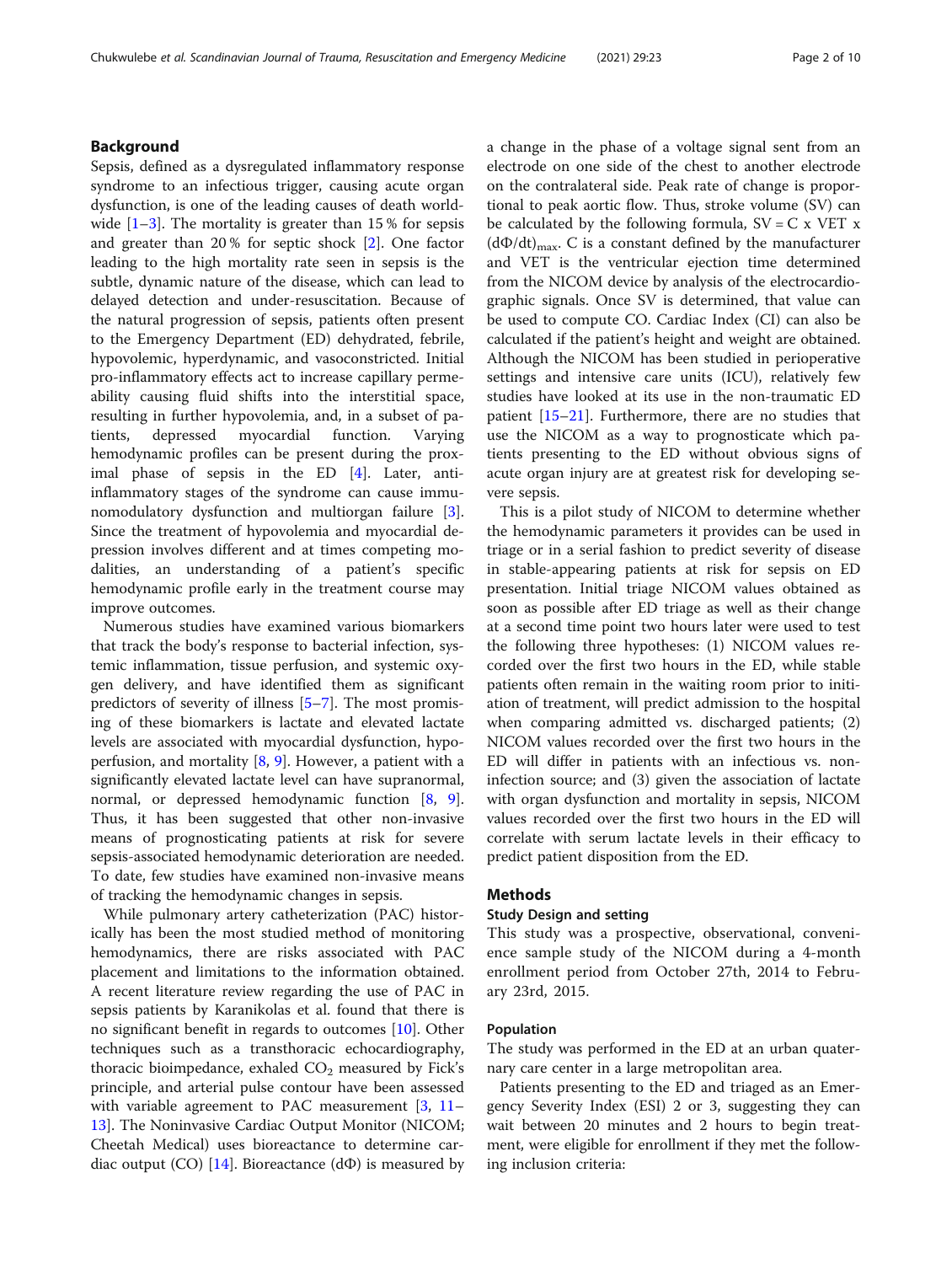- 1. Age  $\geq$  18 years;
- 2. At least 2 of the 3 SIRS criteria measured at triage (Temperature < 96.8°F or > 100.4°F; Heart rate (HR) > 90 beats per minute (BPM); Respiratory rate (RR) > 20 breaths/minute) were present;
- 3. An automatic lactate order was generated by the ED Advanced Triage Protocol (ATP), which required an ESI classification of ESI 2 or 3, the presence of at least 2 SIRS criteria in triage, AND a chief complaint consistent with infection. The presence of at least two triage SIRS criteria and one of the 50 pre-identified chief complaints that suggest they may have a focus of infection automatically prompts an order for a serum lactate through the HUP ED ATP [\[Appendix](#page-8-0)]. The goal of the ATP process is to expedite a serum lactate result to help risk stratify patients with possible sepsis in a patient population that includes patients who have the potential to decompensate during the period when they are waiting for treatment to begin.

Patients were excluded from the study if any of the following were present:

- 1. Assigned ESI 1, requiring immediate treatment by the clinical team;
- 2. Assigned either ESI 4 or 5, categorizing them as "stable to wait" for several hours for treatment to begin and assigned to be seen in the Fast Track section of the ED;
- 3. Altered mental status;

.

- 4. Inability to obtain informed consent;
- 5. Non-English speaking.

Patients who met inclusion criterion 3, the ED ATP, generated a text message to the research team and their records were reviewed. Patients who met all inclusion and exclusion criteria during a time when study personnel were available were approached for enrollment in the study and informed consent was obtained. Patient enrollment, chart review, and data collection was performed by a single observer (SBC). The study protocol was approved by the University of Pennsylvania's Institutional Review Board prior to beginning patient enrollment.

#### Demographics, historical, Triage, and Laboratory Data

Patient demographics including age, sex, race, weight, and height were collected. Triage data collected included temperature, HR, blood pressure, and RR. Comorbidities collected included a history of diabetes, coronary artery disease, congestive heart failure, chronic obstructive pulmonary disease, cancer, human immunodeficiency virus status, organ transplantion, systemic lupus erythematosus, smoking, and surgery in the month prior to triage presentation. Laboratory values collected include serum lactate, complete blood count, and chemistry panels.

# NICOM Data Collection

After informed consent was obtained, coincident with obtaining of a blood specimen to assess triage serum lactate level, enrolled patients were placed in a semirecumbent position with the head of the bed at 45° and their feet fully extended. The NICOM sensors and blood pressure cuff were applied to the patient according to the manufacturer's specifications. The device was allowed to calibrate for 3–5 minutes, at which point single values for the following data were collected and automatically stored: time, CO, CI, HR, blood pressure, mean arterial pressure (MAP), total peripheral resistance, total peripheral resistance index, SV, and stroke volume index (SVI). The pads were removed after the first measurements were obtained. After two hours, the same pads were replaced on the patient in approximately the same locations, and the process was repeated to obtain a second set of NICOM values. The values collected from the NICOM device were not available to the treating clinicians and were not used as part of patient management.

#### Clinical outcomes

In the primary outcome, NICOM values obtained at time zero and two hours were compared in patients who were admitted to the hospital vs. those who were discharged from the ED. NICOM values were also compared in patients who had an infectious source vs. those who did not have an infectious source. Patients with a diagnosis of infection were defined by examining the charts of all patients enrolled in the study for ED physician documentation that suggested suspected infection, an order for blood cultures, use of antibiotics in the ED, and need for hospital admission. Patient classification was conducted without knowledge of the NICOM values obtained at time zero and two hours later.

#### Statistical analysis

An analysis of variance in repeated measures (RM-ANOVA) was used to compare differences over time in the NICOM variables of CO, CI, SV, and HR in each of the two outcome groupings (admitted vs. discharged; infectious source vs. non-infectious source). The NICOM HR was included in the analysis to determine if the post-triage measurement of the NICOM specific values of CO, CI, and SV provide risk stratification information when compared to the triage HR. Additionally, receiver operator characteristic (ROC) curves were created to compare the area under the curve (AUC) and determine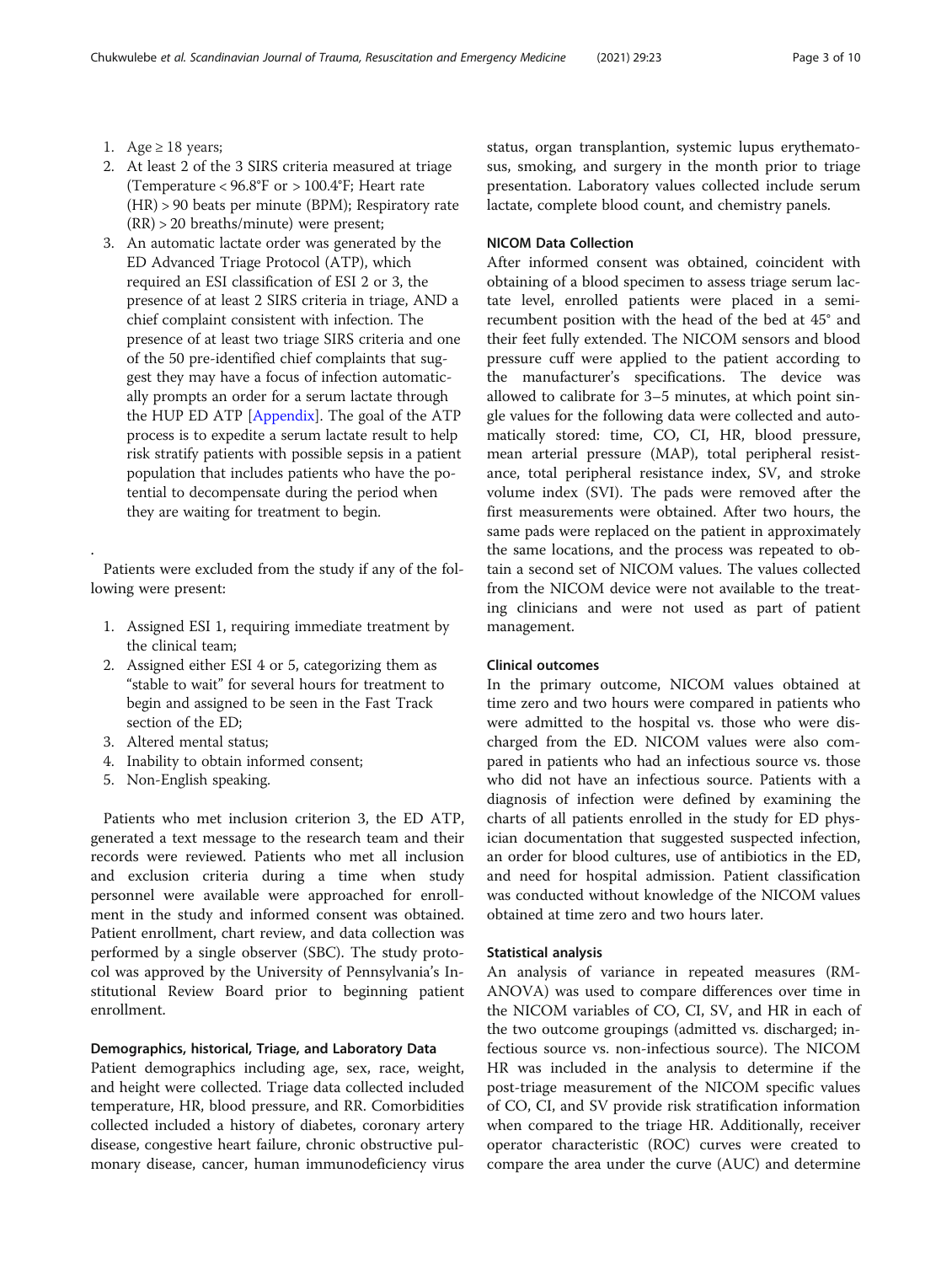whether the initial NICOM CO, CI, SV, and HR values or the change in these measurements at the second time point predict hospital admission better than a serum lactate. SAS (Version 9.4, SAS Institute, Cary, NC), NCSS (Version 8.0, NCSS LLC, Kaysville, UT), and SPSS (Version 17.0, International Business Machines Corp., Armonk, NY) software were used to perform the statistical analysis.  $p < 0.25$  was considered to be significant for interactions in the RM-ANOVA. A 2-sided p-value of  $p < 0.05$  was considered to be significant in other analyses.

# Results

Approximately 100 text messages for patients meeting the ATP criteria were sent to study personnel during times when one was available to enroll potential patients and the potential patients' ED records were reviewed. Fifty patients were consented and enrolled during the study period; the mean age was  $49.5$  ( $\pm$  16.5) years; 62 % were female; and 56 % were African American. Cancer (14/50; 28 %) was the most common comorbidity, followed by Diabetes Mellitus (10/50; 20 %). Of the 50 patients, 32 (64 %) were admitted to the hospital from the ED; 14 (28 %) were diagnosed as SIRS without evidence of infection, 24 (48 %) as infection or sepsis, 11 (22 %) as severe sepsis and 1 (2 %) patient as having septic shock. A higher percentage of septic vs. non-septic

patients were admitted to the hospital. Patients admitted from the ED were significantly older (55.2 vs. 39.5 years old,  $p = 0.001$ ); more likely to be male (50% vs. 17%,  $p = 0.02$ ); and more likely to have a history of cancer (38 % vs. 11 %,  $P = 0.05$ ) when compared to those who were discharged (Table 1). Patients with an infectious source were significantly older that those without an infectious source  $(52.0 \text{ vs. } 42.8 \text{ years old, } P = 0.02)$ . ATP lactate orders were generated on 100 % (50/50) patients; 74 % (37/50) had a lactate value drawn immediately after the order was generated; the mean lactate for this group was  $1.5 \pm 0.8$  mmol/L.

Admitted patients had a higher triage RR (22 vs. 19 breaths per minute,  $P = 0.01$ ) and serum lactate  $(1.7 \pm 0.8)$ vs.  $0.9 \pm 0.3$  mmol/L,  $P = 0.01$ ) when compared to discharged patients (Table [2](#page-4-0)). Patients with an infectious source had a significantly higher lactate than those without an infectious source  $(1.7 \pm 0.9 \text{ vs. } 1.0 \pm 0.4 \text{ mmol/L})$  $P = 0.01$ ).

The average time from ED triage to 1st NICOM values was  $38.0 \pm 17.4$  minutes and the range was  $17-120$  minutes. No patients received fluid resuscitation between the time zero and time 2-hour NICOM measurements. The mean values for CO, CI and HR at time zero were 7.60 L/min, 3.93 L/min/m<sup>2</sup> and 109 BPM and at time two hours were 6.88 L/min, 3.58 L/min/m<sup>2</sup> and 98 BPM respectively. In the RM-ANOVA, there were no

|                            | <b>All Patients</b><br>$N = 50$ |        | <b>Admitted</b><br>$N = 32(64)$ |        | <b>Discharged</b><br>$N = 18(36)$ |        | P Value | <b>Infectious Source</b><br>$N = 30(60)$ |        | <b>Non-Infectious Source</b><br>$N = 20(40)$ |        | P Value |
|----------------------------|---------------------------------|--------|---------------------------------|--------|-----------------------------------|--------|---------|------------------------------------------|--------|----------------------------------------------|--------|---------|
| Number (% of enrolled)     |                                 |        |                                 |        |                                   |        |         |                                          |        |                                              |        |         |
| Age, y                     | 49.5                            | ± 16.2 | 55.2                            | ± 13.1 | 39.5                              | ± 16.7 | 0.001   | 54.0                                     | ± 14.0 | 42.8                                         | ± 17.3 | 0.015   |
| Female sex, (%)            | 31                              | (62)   | 16                              | (50)   | 15                                | (83)   | 0.020   | 17                                       | (57)   | 14                                           | (70)   | 0.341   |
| African American, (%)      | 28                              | (56)   | 17                              | (53)   | 11                                | (61)   | 0.426   | 18                                       | (60)   | 10                                           | (50)   | 0.459   |
| Caucasian, (%)             | 20                              | (40)   | 14                              | (44)   | 6                                 | (33)   | 0.426   | 11                                       | (37)   | 9                                            | (45)   | 0.459   |
| Asian, (%)                 |                                 | (2)    | 0                               | (0)    | $\mathbf{1}$                      | (6)    | 0.426   | 0                                        | (0)    | $\mathbf{1}$                                 | (5)    | 0.459   |
| Weight (kg)                | 84.8                            | ± 26.3 | 89.4                            | ± 27.7 | 76.8                              | ± 22.1 | 0.105   | 87.5                                     | ± 25.7 | 80.9                                         | ± 27.4 | 0.393   |
| Height (in)                | 65.7                            | ± 4.4  | 66.3                            | ±4.7   | 64.7                              | ± 3.6  | 0.195   | 66.3                                     | ± 4.7  | 65.0                                         | ± 3.7  | 0.300   |
| <b>Patient History</b>     |                                 |        |                                 |        |                                   |        |         |                                          |        |                                              |        |         |
| CAD, (%)                   |                                 | (2)    |                                 | (3)    | $\circ$                           | (0)    | 0.449   | 0                                        | (0)    |                                              | (5)    | 0.216   |
| Cancer, (%)                | 14                              | (28)   | 12                              | (38)   | 2                                 | (11)   | 0.046   | 11                                       | (37)   | 3                                            | (15)   | 0.095   |
| CHF, (%)                   | $\overline{2}$                  | (4)    | $\mathbf{1}$                    | (3)    |                                   | (6)    | 0.674   |                                          | (3)    |                                              | (5)    | 0.768   |
| COPD, (%)                  | 8                               | (16)   | 7                               | (22)   | $\mathbf{1}$                      | (6)    | 0.131   | 6                                        | (20)   | $\overline{2}$                               | (10)   | 0.345   |
| Diabetes mellitus, (%)     | 10                              | (20)   | 7                               | (22)   | 3                                 | (17)   | 0.659   | 6                                        | (20)   | 4                                            | (20)   | 1.000   |
| HIV, (%)                   | 3                               | (6)    | 3                               | (9)    | $\circ$                           | (0)    | 0.180   | 3                                        | (10)   | 0                                            | (0)    | 0.145   |
| Lupus, (%)                 |                                 | (2)    | 1                               | (3)    | $\circ$                           | (0)    | 0.449   |                                          | (3)    | 0                                            | (0)    | 0.409   |
| Smoking history, (%)       | 3                               | (6)    | $\overline{2}$                  | (6)    |                                   | (6)    | 0.921   | $\overline{2}$                           | (7)    |                                              | (5)    | 0.808   |
| Surgery in past month, (%) | 3                               | (6)    | 3                               | (9)    | 0                                 | (0)    | 0.180   | 3                                        | (10)   | 0                                            | (0)    | 0.145   |
| Transplant, (%)            | 4                               | (8)    | 3                               | (9)    |                                   | (6)    | 0.633   | $\overline{2}$                           | (7)    | $\overline{2}$                               | (10)   | 0.670   |

Data are presented as mean ± standard deviation, or count (percentage). CAD indicates, coronary artery disease; CHF congestive heart failure; COPD chronic obstructive pulmonary disease; HIV human immunodeficiency virus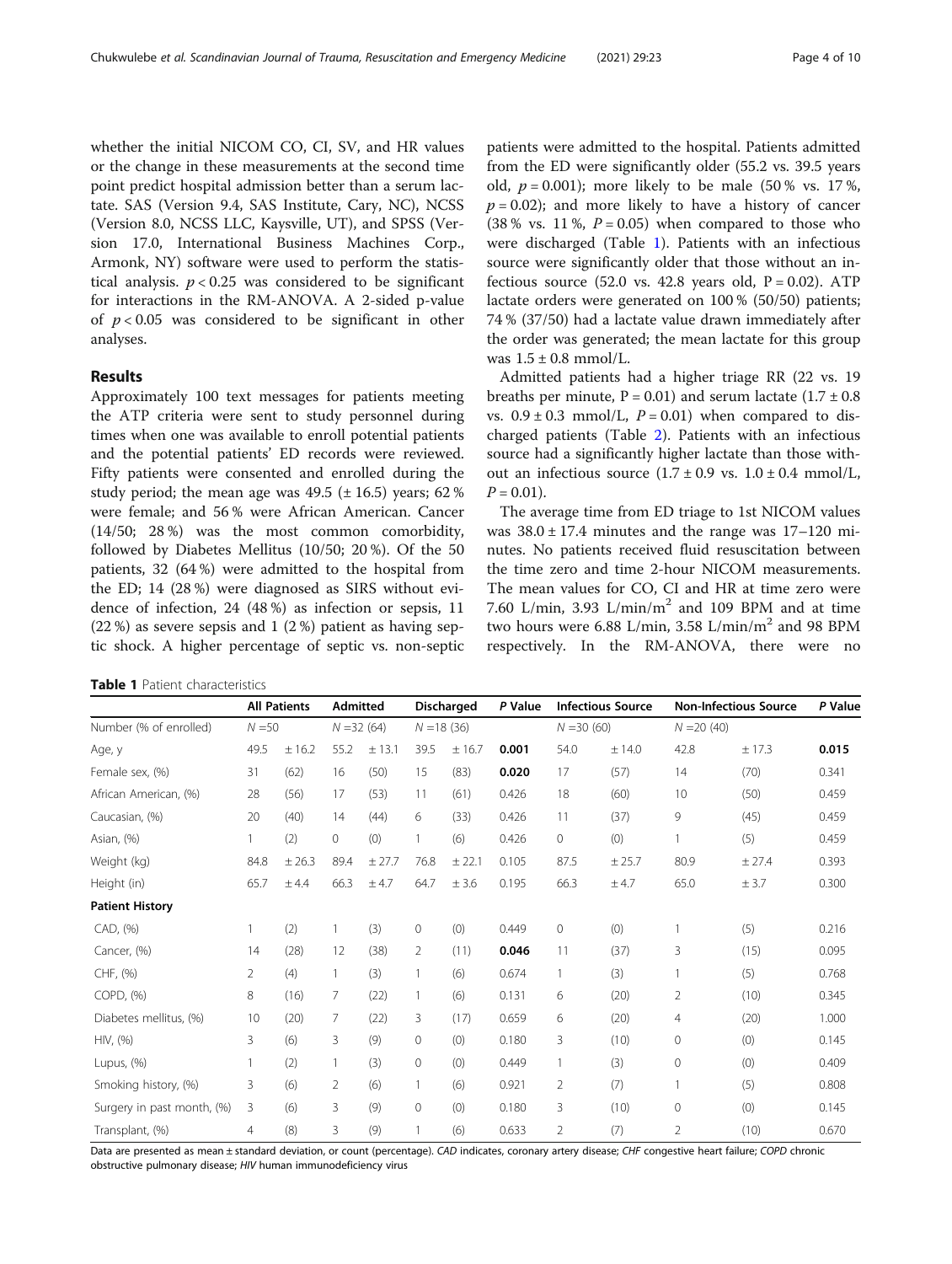|                                  | <b>All Patients</b><br>$N = 50$ |        | <b>Admitted</b><br>$N = 32(64)$ |           | <b>Discharged</b><br>$N = 18(36)$ |        | P Value | <b>Infectious Source</b><br>$N = 30(60)$ |        | <b>Non-Infectious Source</b><br>$N = 20(40)$ |          | P Value |
|----------------------------------|---------------------------------|--------|---------------------------------|-----------|-----------------------------------|--------|---------|------------------------------------------|--------|----------------------------------------------|----------|---------|
| Number (% of enrolled)           |                                 |        |                                 |           |                                   |        |         |                                          |        |                                              |          |         |
| <b>Initial Triage Vitals</b>     |                                 |        |                                 |           |                                   |        |         |                                          |        |                                              |          |         |
| Temperature, F                   | 100.4                           | ±1.9   | 100.1                           | ±1.9      | 100.9                             | ±1.9   | 0.147   | 100.3                                    | ±1.9   | 100.5                                        | ±2.0     | 0.646   |
| Heart rate, per min              | 118.5                           | ± 15.4 | 120.9                           | ± 15.3    | 114.2                             | ± 15.0 | 0.140   | 120.5                                    | ±16.0  | 115.4                                        | ± 14.2   | 0.254   |
| SBP, mmHq                        | 135.0                           | ± 25.1 | 136.9                           | ±27.9     | 131.6                             | ±19.3  | 0.472   | 132.4                                    | ± 27.6 | 138.9                                        | $±$ 20.8 | 0.375   |
| DBP, mmHq                        | 78.3                            | ± 11.5 | 79.2                            | ± 13.0    | 76.9                              | ± 8.2  | 0.509   | 76.7                                     | ±10.8  | 80.8                                         | ± 12.3   | 0.220   |
| Respiratory Rate, per min        | 21.2                            | ±4.4   | 22.3                            | ±4.6      | 19.2                              | ± 3.1  | 0.012   | 21.6                                     | ±4.5   | 20.6                                         | ± 4.2    | 0.397   |
| <b>Laboratory Values</b>         |                                 |        |                                 |           |                                   |        |         |                                          |        |                                              |          |         |
| WBC, $\times$ 10 <sup>9</sup> /L | 11.6                            | ± 8.1  | 12.2                            | ± 9.5     | 10.3                              | ± 3.6  | 0.462   | 12.5                                     | ± 9.7  | 10.2                                         | ± 4.3    | 0.344   |
| Hgb, g/dl                        | 12.6                            | ±1.8   | 12.4                            | ± 2.0     | 13.0                              | ± 1.5  | 0.322   | 12.2                                     | ± 2.1  | 13.3                                         | ±1.1     | 0.065   |
| Creatinine, mg/dL                | 1.26                            | ±1.1   | 1.26                            | ± 0.9     | 1.26                              | ±1.5   | 0.981   | 1.28                                     | ±1.0   | 1.24                                         | ±1.4     | 0.913   |
| Lactate, mmol/L (37 pts)         | 1.48                            | ±0.8   | 1.68                            | $\pm 0.8$ | 0.93                              | ± 0.3  | 0.010   | 1.69                                     | ±0.9   | 1.02                                         | ± 0.4    | 0.014   |
| <b>Other Characteristics</b>     |                                 |        |                                 |           |                                   |        |         |                                          |        |                                              |          |         |
| ED length of stay, hours         | 8.63                            | ±7.85  | 10.32                           | ± 9.13    | 5.62                              | ± 3.31 | 0.041   | 10.16                                    | ± 9.23 | 6.33                                         | ± 4.44   | 0.091   |
| Hospital length of stay, days    | N/A                             | N/A    | 5.71                            | ± 5.94    | N/A                               | N/A    | N/A     | 5.42                                     | ± 5.10 | 7.28                                         | ± 10.05  | 0.530   |
| ICU, (%)                         | 3                               | (6)    | 3                               | (9)       | N/A                               | N/A    | N/A     | $\overline{2}$                           | (7)    | 1                                            | (5)      | 0.808   |
| Mortality, (%)                   | 2                               | (4)    | 2                               | (6)       | $\mathbf 0$                       | (0)    | 0.279   | $\overline{2}$                           | (7)    | $\mathbf 0$                                  | (0)      | 0.239   |

#### <span id="page-4-0"></span>Table 2 Triage, Laboratory Data and Outcomes

Data are presented as mean ± standard deviation, or count (percentage). SBP indicates systolic blood pressure; DBP, diastolic blood pressure; WBC, white blood cell count;

ICU intensive care unit. ICU stay was recorded within current admission. Mortality was recorded up to 30 days after enrollment

significant associations between the change in CO, CI, or HR between time zero and time two hours with patient disposition from the ED (admitted vs. discharged; data not shown). However, there was a significant difference in the mean HR of patients (averaged between time zero and time two hours) who were admitted vs. discharged, 106 vs. 98 BPM, respectively  $(p = 0.04)$  (Fig. [1a](#page-5-0)). In patients with an infectious source, the change in CO and CI between time zero and time two hours was not statistically significant while the change in HR was ( $p =$ 0.12, 0.10, and 0.03 respectively) (Fig. [1b](#page-5-0)-d). SV increased significantly from time zero to time two hours, which is reflected in the fact that HR changes during this interval were significant while CO and CI changes were not (results not shown). Further, a significant difference was observed in the mean HR of patients with vs. without an infectious source (107 vs. 99 BPM;  $P = 0.04$ ).

An ROC analysis using initial lactate, comparing the 37 patients who had lactate measured immediately to the total cohort of 50 patients, and time zero values for CO, CI, and HR was used to determine the likelihood of a patient being admitted from the ED (Figure [2](#page-6-0)). The AUC  $(\pm 95\%$  Confidence Intervals) for lactate was 0.83 [0.64–0.92] compared to 0.59 [0.41–0.73] for CO, 0.68 [0.49–0.80] for CI, and 0.63 [0.36–0.80] for HR. The ROC analysis using the difference in CO, CI, and HR values yielded no significant findings. When the analysis was limited to the 37 patients who had lactate, CO, CI, and HR measured initially, the AUCs for CO and CI decreased to  $0.35 \pm 0.10$  and  $0.29 \pm 0.10$  respectively.

#### **Discussion**

In this study examining a cohort of stable patients at risk for the development of sepsis after Emergency Department triage, we found that there were no significant associations between the change in CO, CI, or HR between time zero (immediately after triage) and time two hours and patient disposition from the ED (admitted or discharged to home). Similarly, there were no significant associations between the change in CO or CI, between time zero (immediately after triage) and time two hours and the presence or absence of an infectious source; the change in HR from time zero to time two hours, on the other hand, was significantly different between those with an infectious and those with a non-infectious source. Further, patients admitted to the hospital vs. those discharged and those with vs. those without infectious diagnoses had higher mean heart rates during the first two hours of their ED stays. Finally, we found that the initial lactate level ordered from triage correlated much better with the likelihood of admission when compared to changes in CO, CI, SV, or HR. Since both CO and CI are directly related to HR, this suggests that in this cohort of patients the NICOM CO and CI measurements may not be better than taking a simple triage HR followed by serial HRs during the first hours of care. In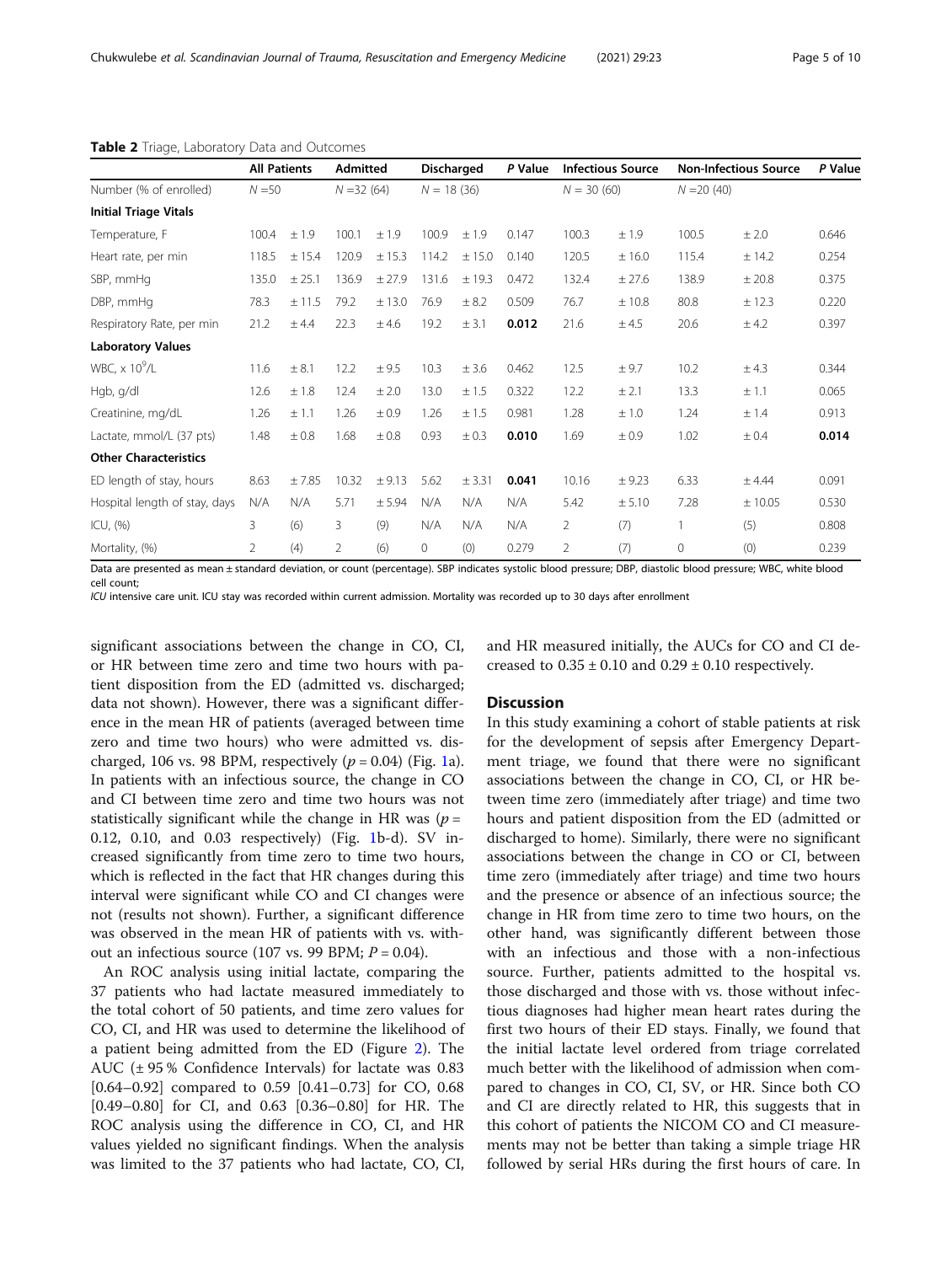<span id="page-5-0"></span>

Fig. 1 Repeated measures analysis of variance. a. HR values at time zero and two hours in patients who were admitted and discharged from the ED. There was no significance in the association between the change in HR between t=0 and t=2 hours with patient disposition (F = 0.62,  $P =$ 0.435). There was a significant difference in the mean HR when patients were grouped by disposition ( $p = 0.043$ ). **b.** CO values at time zero and two hours in patients who had an infectious source and those without an infectious source. There was a significant association between the change in CO between t=0 and t=2 hours with infection (F = 2.48,  $P = 0.122$ ). There was no significant difference in the mean CO when patients were grouped by source  $(p = 0.804)$ . c. CI values at time zero and two hours in patients who had an infectious source and those without an infectious source. There was a significant association between the change in CI between t=0 and t=2 hours with infection (F = 2.82,  $P$  = 0.100). There was no significant difference in the mean CI when patients were grouped by source ( $p = 0.293$ ). **d**. HR values at time zero and two hours in patients who had an infectious source and those without an infectious source. There was a significant association between the change in HR between t=0 and t=2 hours with infection (F = 5.32, P = 0.026). There was a significant difference in the mean HR when patients were grouped by source ( $p = 0.044$ ). All data represented as means with error bars equal to 95% confidence interval. When associating NICOM values at time zero and two hours with another dependent variable (ie. patient disposition, LOS, or infectious source) a P-value of less than 0.25 was taken to be significant. Otherwise a p-value of less than 0.05 was used. CO indicates, cardiac output; CI, cardiac index; HR, heart rate

addition, in this cohort of patients, changes in SV to preserve CO and CI did not add appreciable information to that obtained from changes observed in HR alone. Additionally, the mean HR was shown to be the value that differentiated admitted patients from discharged patients and patients with an infectious source from those with a noninfectious source. This further suggests that, in the initial ED setting, for stable patients triaged as ESI 2 and 3, the NICOM device may not be better than a simple HR measurement to prognosticate disease severity. This study also provided evidence that lactate was a better predictor of patient disposition compared to CO, CI, and HR. Thus, given the poor predictive value of the NICOM values at triage and hour two post-triage, serum lactate obtained soon after triage remains one of the few reliable early prognosticators in stable patients at risk for development of sepsis.

Patients with a high suspicion for sepsis and obvious acute organ dysfunction at the time of triage (low blood pressure; hypoxia; mental status changes; clear signs of hypoperfusion) are generally classified as ESI 1 patients and prioritized for immediate treatment, diagnosis, and stabilization. Thus, they do not require further differentiation prior to initiation of treatment. Protocols should be created to streamline the care of these patients and dedicated resuscitation and Emergency Departmentbased Resuscitation Spaces linked to an ED-Intensive Care Unit appear to improve outcomes [[22\]](#page-9-0). Less critically ill patients on triage presentation, triaged as ESI 2 or 3, such as those recruited for this study, present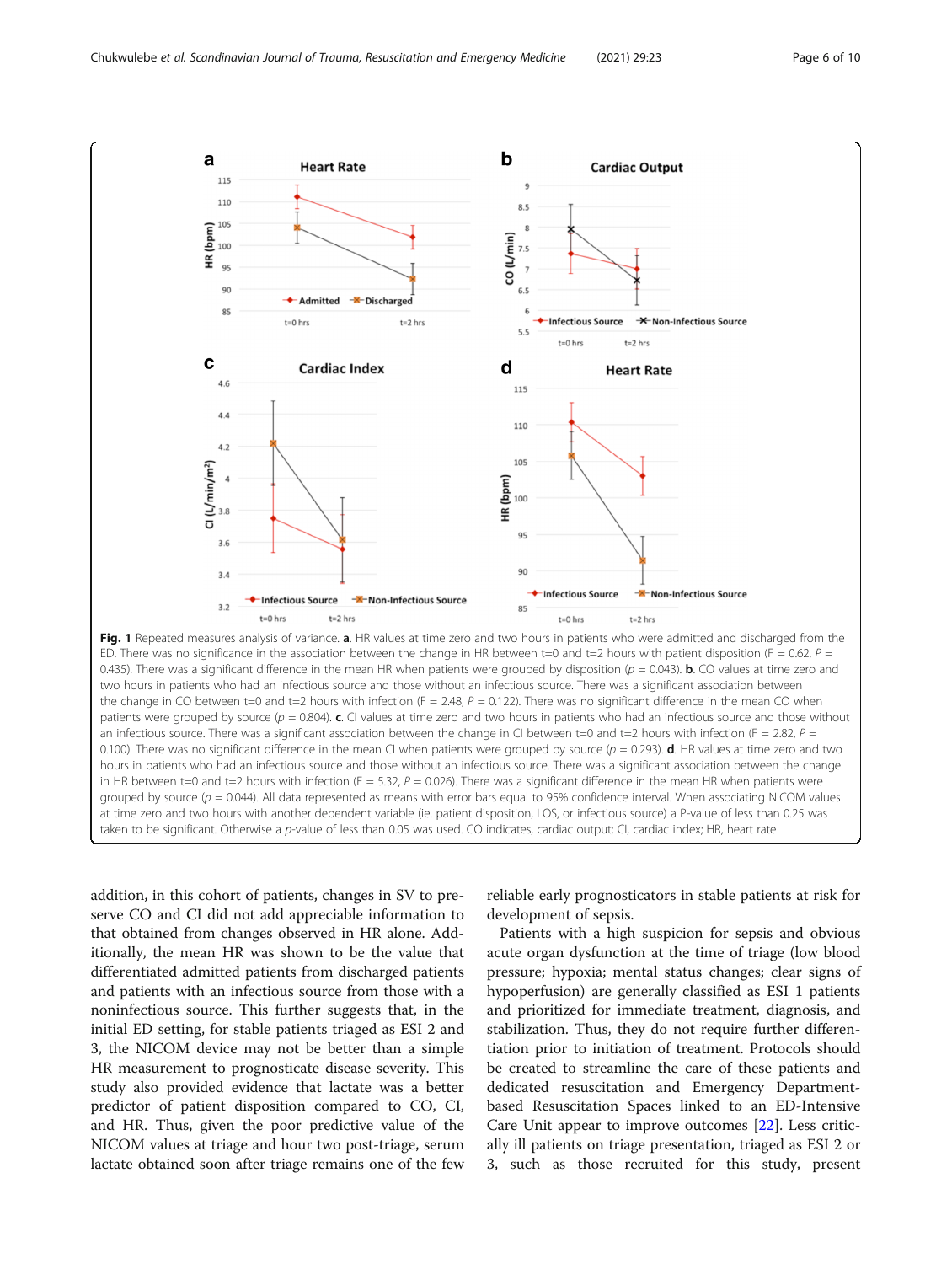<span id="page-6-0"></span>

different problems centered on rapid detection and initiation of care when compared to the more critically ill whose main issues are optimization of care. By definition, patients triaged as ESI 2 and 3 are assumed to be stable enough to wait 20 minutes to 2 hours for care. However, patients with potential sepsis are dynamic, can be rapidly changing, and when severe enough, sepsis becomes a time-sensitive disease [[23](#page-9-0)– [27\]](#page-9-0). Patients with sepsis admitted to the hospital from the ED who are hemodynamically stable during their ED treatment have increasing mortality as initial lactate levels move from normal  $(< 2$  mmol/L) to midrange (2-3.9 mmol/L) to a level consistent with shock  $(\geq 4$  mmol/L), with mortality increasing from 8.9 to 16 % to 32.9 %, respectively [[28\]](#page-9-0). Based on these data as well as results of other studies, early measurement of serum lactate in patients with suspected sepsis has become standard of care in sepsis protocols around the world. However, additional data to optimize risk stratification of these patients are still needed and that need provided the rationale for trialing the NICOM device to measure non-invasive hemodynamic variables at triage and two hours later. This need is highlighted by research demonstrating that validated measures of ED crowding, which is a rapidly increasing problem in United States EDs, do not impact time to fluids or antibiotics in patients presenting with obvious acute organ dysfunction but do directly impact these process measures in less sick patients admitted from the ED to the hospital with sepsis [\[27](#page-9-0)]. Since the mortality of this cohort of

patients approached 15 %, it is clear that other methods of early detection are needed. In the COM-MIT trial, Shapiro and colleagues randomized 64 normotensive sepsis patients with a lactate level between 2 and 4 mmol/L to volume resuscitation guided by non-invasive cardiac output monitoring vs. standard clinical care [\[29](#page-9-0)]. Using this strategy, they found no differences in change in SOFA score but did find that the intervention group received more intravenous fluid during the intervention period. This study differs from our study, which enrolled patients on average within 10 minutes of ED triage, in that patients were required to be enrolled within 4 hours of ED presentation and 2.5 hours of meeting eligibility criteria.

# Limitations

This study should be viewed in the context of several limitations. The study population included a small convenience sample of 50 patients based on the availability of study personnel. Study personnel enrolled patients primarily during the evening hours on both weekdays and weekends. It is possible that patients who come to the ED during morning hours or overnight, meet 2 triage SIRS criteria, and have a chief complaint consistent with infection, have different risks for sepsis from the study population. It is also possible that the cohort of patients studied was not sufficiently sick from a sepsis severity perspective to show the benefit of early posttriage hemodynamic monitoring using the NICOM device since only 11/50 (22 %) patients were found to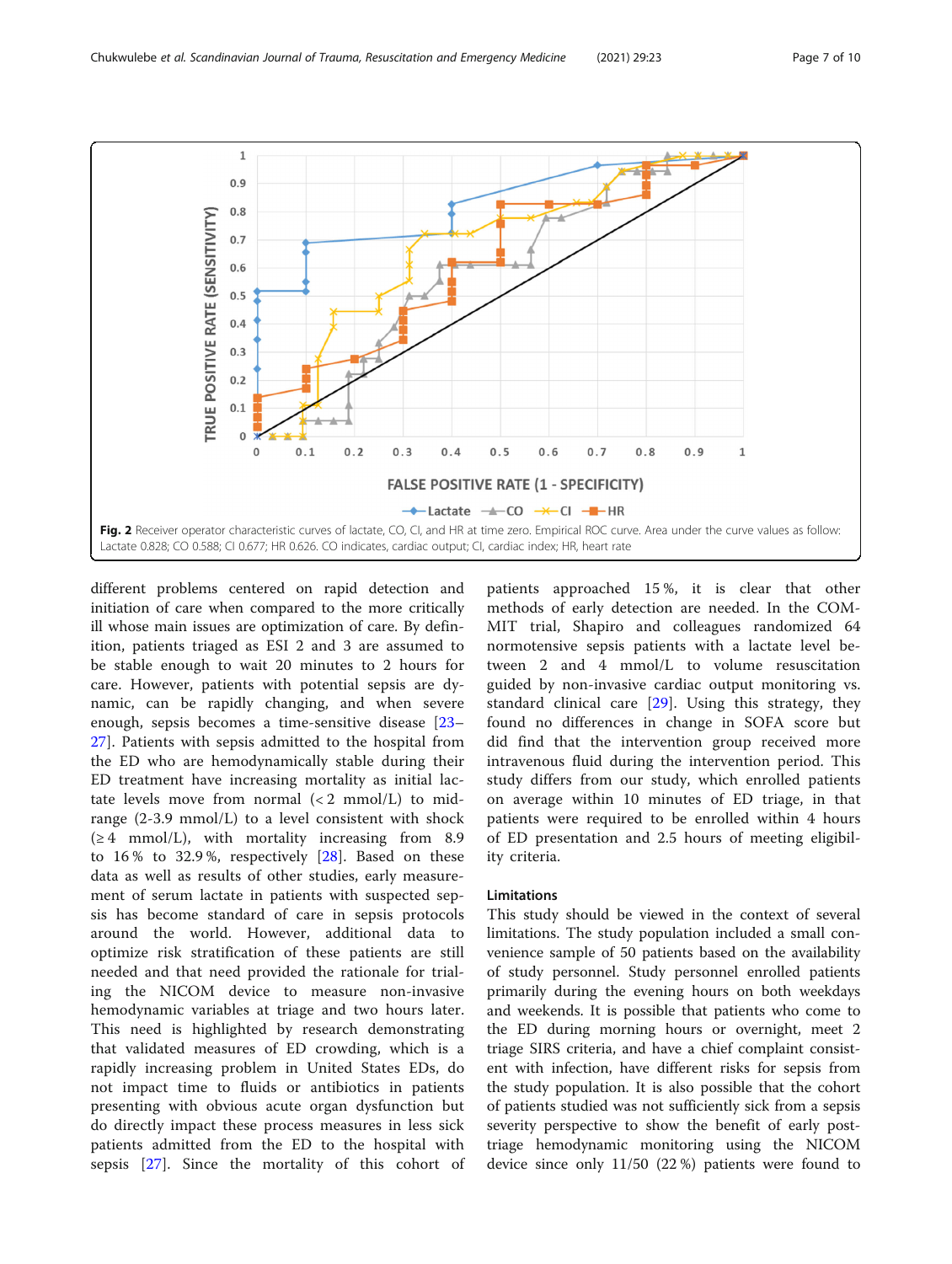have acute organ dysfunction (as defined by the 2nd International Sepsis Definitions conference) [[30\]](#page-9-0). Specifically, we may not have included sufficient patients with early myocardial depression of sepsis to demonstrate a role for the NICOM device in risk assessment. Additionally, the authors chose to omit measuring a change in NICOM cardiac SV as a surrogate for the patient's fluid responsiveness during the passive leg raise (PLR) maneuver. A PLR is performed by changing the head of bed from a 45° angle to a flat position and moving the legs and feet from a flat position to 45 degrees of elevation [\[21](#page-9-0)]. It was believed that a practical use of the NICOM in the triage waiting area should include measurements that can be just as quickly obtained as a set of vital signs. The initial time from study enrollment to first NICOM reading routinely took less than ten minutes. If the NICOM was incorporated into the triage procedures in a busy ED, the PLR would be cumbersome to perform and potentially delay doorto-doctor time. However, the approach taken in the study protocol may have limited early detection of potential sepsis patients by not assessing fluid responsiveness as early as possible. Patients in the study remained in the post-triage waiting room during the two hours between NICOM values and, therefore, did not receive volume resuscitation during the study period. Our samples were evenly distributed except for one outlying value in all but the HR analysis (for CO, CI, SV) and given the sample sizes of our subgroups these outlying values may have impacted our analysis. We cannot exclude that changes in NICOM values between time zero and time 2 hours may reflect "noise" emanating from the measuring device. However, very clear trends in changes in NICOM values were seen: decreasing heart rate, increasing stroke volume, and slight decreases in cardiac output and cardiac index. Further, it is unlikely that these observations reflect a "white coat phenomenon." Patients were seen prior to enrollment by a triage nurse, not a physician however the white coat phenomenon can occur with contact with any category of health care provider. More likely, the exertion of walking into the hospital and the anxiety about their medical condition contributed to the initial elevation in heart rate noted at triage and on time zero NICOM readings. Lying still and decreased stress will lead to decreased heart rate and this is reflected in the second NICOM readings. In addition, our patients did not receive fluid boluses between time zero and time twohour NICOM measurements and this may have contributed to our lack of detection of NICOM as a tool for risk stratification. In fact, the NICOM device may be most helpful for fluid management as a study by Oord and colleagues demonstrated that a 500 ml fluid

bolus did not reveal SV changes while a 1000 ml bolus was sufficient to demonstrate hemodynamic responses [\[31\]](#page-9-0). Finally, questions have been raised about the sensitivity and specificity of easily implemented, non-invasive methods to assess fluid responsiveness such as the NICOM device when compared to left ventricular outflow tract echocardiography, which is considered the non-invasive gold standard correlating most accurately with the values obtained from PAC [\[32](#page-9-0)].

# Future directions

Future work informed by this study should incorporate PLR performed immediately after the time zero NICOM values and the change in SV from time zero and two hours into the data. If patients have a positive response to PLR demonstrating fluid responsiveness, then they should have immediate treatment, including fluid bolus, initiated. Studies comparing NICOM CO measurements in a baseline semi-recumbent position versus changes observed when the PLR is performed and in hemodynamic measurements in patients undergoing the PLR versus those getting a fluid bolus have shown conflicting results  $[33-36]$  $[33-36]$  $[33-36]$ . Generalization of some of these results is limited by the study populations being limited almost exclusively to patients in intensive care units. Other vital signs and their trends including blood pressure, shock index (HR/SBP), and RR have been shown to be important in risk stratification of undifferentiated patients in the ED  $[37-39]$  $[37-39]$  $[37-39]$  $[37-39]$  and novel machine learning techniques integrating these values with lactate, other inflammatory and perfusion markers, along with hemodynamic measurements may yield better results in future studies.

### Conclusions

In conclusion, this study found that NICOM CO and CI, obtained at two separate time points after ED triage, do not help with early differentiation of patients at risk for sepsis who do not have obvious organ dysfunction at triage. This lack of differentiation occurred when assessed in relation to their disposition from the ED or the presence or absence of infection. While some significance was observed when comparing changes in CO, CI, SV, and HR to the presence of infection, this association was driven primarily by the significant differences in the mean HR of patients who have an infectious source. NICOM appears to have a role in the hemodynamic monitoring of sepsis patients during proximal resuscitation but the results of our study do not support its use as a risk stratification tool. Furthermore, even though the study found a significant difference in the mean HR of patients who were admitted versus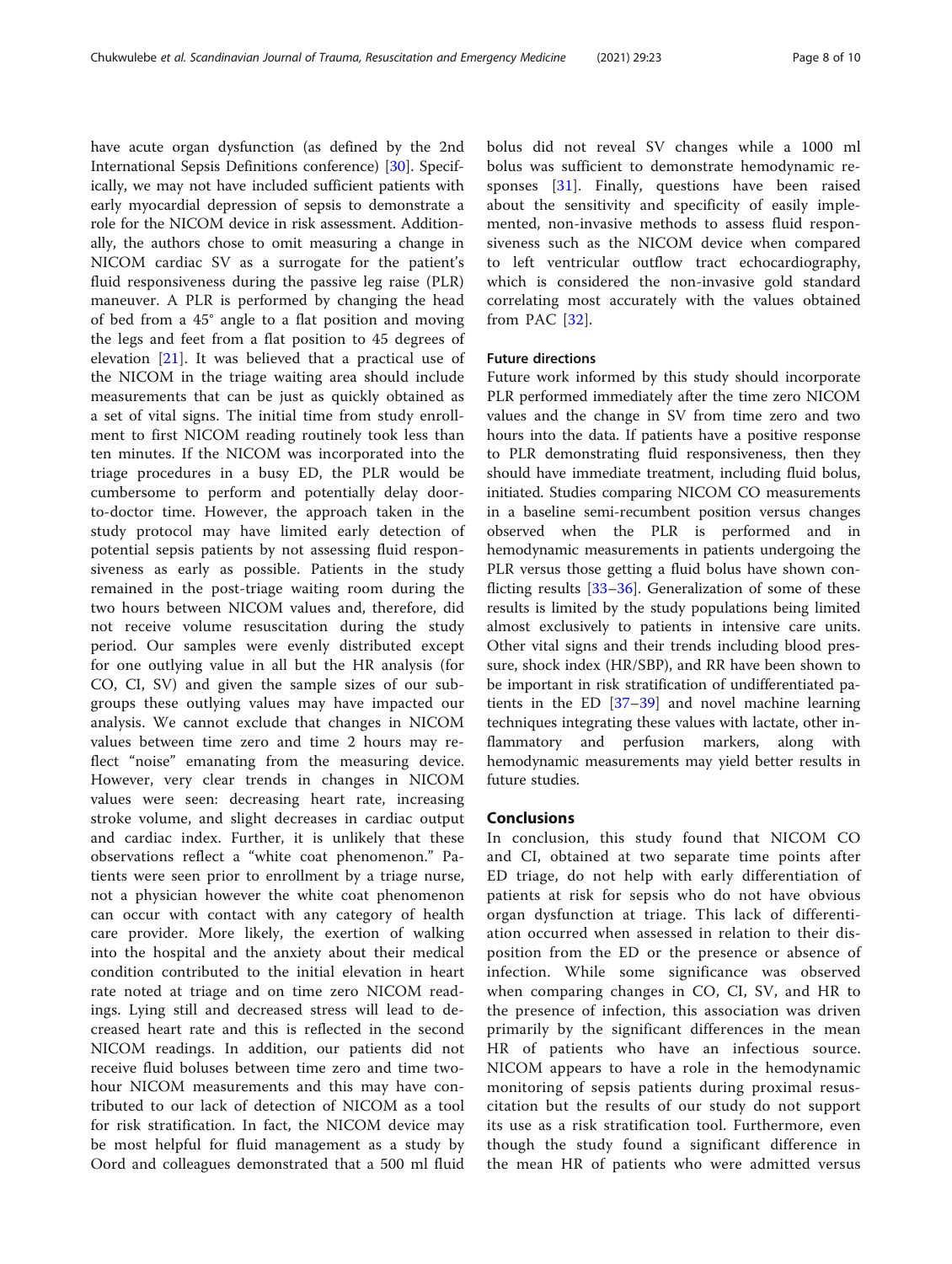<span id="page-8-0"></span>those who were discharged, a serum lactate still served as a better predictor of patient admission from the ED.

# Appendix

Appendix: 50 Chief Complaints from the Advanced Triage Protocol

- 1. Abdominal Distention
- 2. Abscess
- 3. Chills
- 4. Cough
- 5. Chest Pain
- 6. Cerebral Vascular Accident/Transient Ischemic Attack
- 7. Dehydrated
- 8. Diarrhea
- 9. Diff Breathing
- 10. Dizzy
- 11. Dyspnea
- 12. Fatigue
- 13. Fever
- 14. Genitourinary
- 15. Headache
- 16. Hematuria
- 17. Hemoptysis
- 18. Hyperglycemia
- 19. Hypoglycemia
- 20. Infection
- 21. Infection, Extremity
- 22. Infection, Eye
- 23. Infection, Face
- 24. Infection, Foot
- 25. Infection, Hand
- 26. Infection, Joint
- 27. Infection, Leg
- 28. Infection, Sinus
- 29. Infection, Wound
- 30. Inflammation
- 31. Jaundice
- 
- 32. Lethargy
- 33. Lightheadedness
- 34. Low Blood Pressure
- 35. Mental Status Change
- 36. Nausea/Vomiting
- 37. Nausea/Vomiting/Diarrhea
- 38. Neutropenia
- 39. Pain, Abdomen
- 40. Pain, Chest
- 41. Pain, Flank
- 42. Rash
- 43. Shortness of Breath
- 44. Sore Throat
- 45. Swell
- 46. Upper Respiratory Signs

47. Urinary Tract Infection

reasonable time frame to the requesting person.

- 48. Vomiting
- 49. Weak
- 50. Wound Check

#### Acknowledgements

The authors would like to acknowledge the kindness and inquisitiveness of the patients who consented to participate in this study as research cannot be performed without willing research subjects who, often, will not directly benefit from the research being conducted. Data for this study can be obtained by contacting DFG @ david.gaieski@jefferson.edu and the dataset will be forwarded in a

#### Authors' contributions

SBC: study concept and design, acquisition of the data, analysis and interpretation of the data, drafting of the manuscript. DFG: study concept and design, acquisition of the data, analysis and interpretation of the data, drafting of the manuscript, critical revision of the manuscript for important intellectual content, and acquisition of equipment for trial. AB: analysis and interpretation of the data, critical revision of the manuscript for important intellectual content. LMG: study concept and design, acquisition of the data, analysis and interpretation of the data, drafting of the manuscript, critical revision of the manuscript for important intellectual content. FSS: analysis and interpretation of the data, statistical expertise, drafting of the manuscript. AJD: study concept and design, analysis and interpretation of the data, drafting of the manuscript. The author(s) read and approved the final manuscript.

#### Funding

No funding was obtained for this study; equipment was provided by Cheetah Medical, which had no role in the design of the study, analysis of the data, or writing and review of the manuscript.

#### Ethics approval and consent to participate

All participants provided informed consent to participate in this study.

#### Consent for publication

Consent for publication of data was obtained and the study was approved by the institutional review board.

#### Competing interests

None of the authors has any relevant conflict of interest to disclose related to this work.

#### Author details

<sup>1</sup>Department of Emergency Medicine, Advocate Sherman Hospital, Elgin, IL USA. <sup>2</sup> Department of Emergency Medicine, Sidney Kimmel Medical College at Thomas Jefferson University, 1025 Walnut Street; 300 College Building,<br>19107 Philadelphia, PA, USA. <sup>3</sup>Department of Internal Medicine, Division of Pulmonary and Critical Care Medicine, Cleveland Clinic, Cleveland, OH, USA. 4 Department of Obstetrics and Gynecology, Hospital of the University of Pennsylvania, Philadelphia, PA, USA. <sup>5</sup>Department of Emergency Medicine Perelman School of Medicine, University of Pennsylvania, Philadelphia, PA, USA.

#### Received: 8 February 2020 Accepted: 12 January 2021 Published online: 28 January 2021

#### References

- 1. Gaieski DF, Edwards JM, Kallan MJ, Carr BG. Benchmarking the Incidence and Mortality of Severe Sepsis in the United States. Crit Care Med. 2013; 41(5):1167–74.
- 2. Singer M, Deutschman CS, Seymour CW, ShankarHari M, Annane D, Bauer M, et al. The Third International Consensus Definitions for Sepsis and Septic Shock (Sepsis-3). JAMA. 2016;315(8):801–10.
- 3. Ahrens T. Hemodynamics in Sepsis. AACN Advanced Critical Care. 2006; 17(4):435–45.